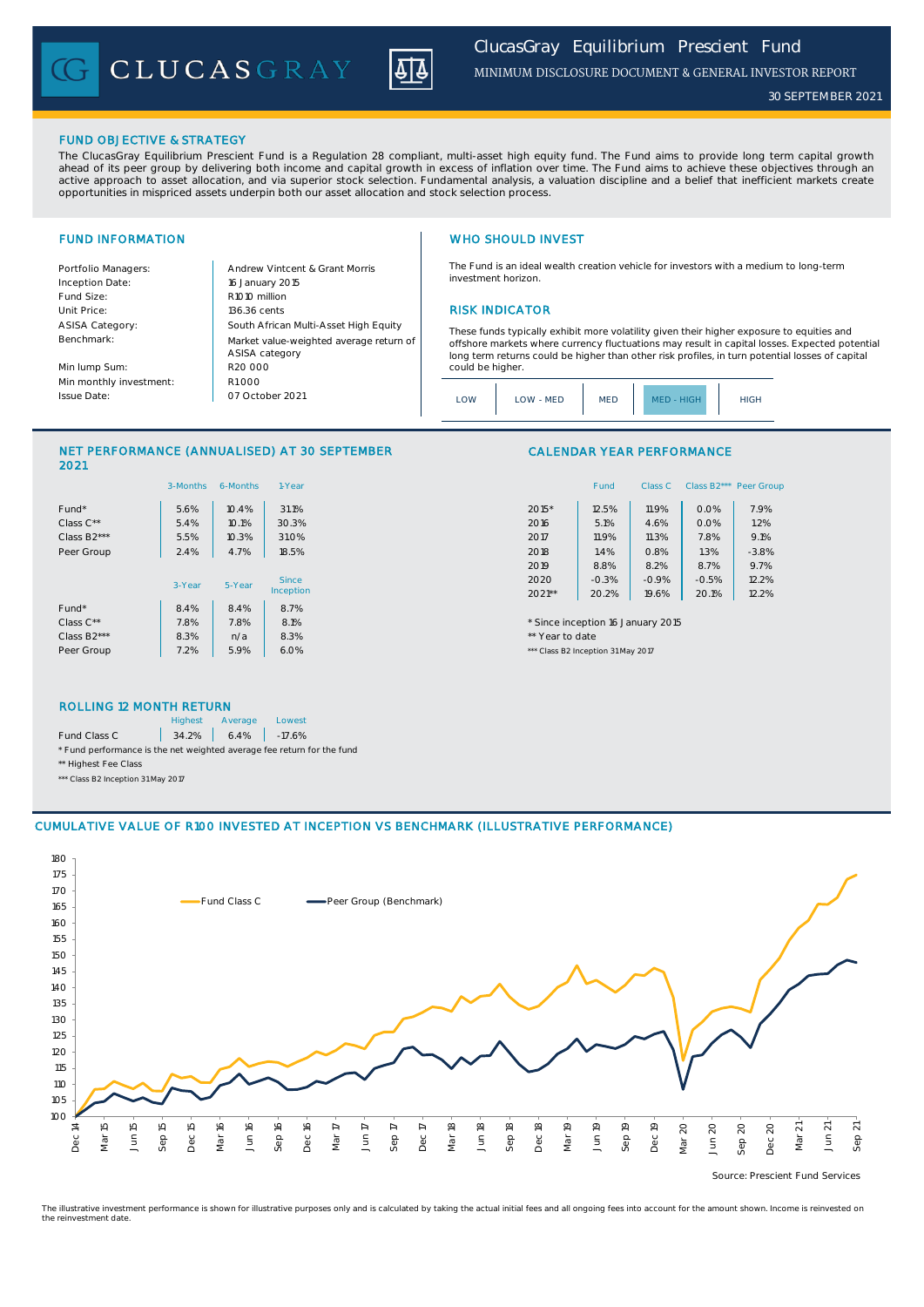# CLUCASGRAY



## TOP 15 SA EQUITY HOLDINGS FUND ASSET ALLOCATIONS

| ABSA                            | Astral Foods                | <b>Asset Class</b> | %     |
|---------------------------------|-----------------------------|--------------------|-------|
| Old Mutual                      | Massmart Holdings           | Domestic Equity    | 54.8% |
| <b>Standard Bank</b>            | Adcock Ingram               | Foreign Equity     | 17.4% |
| <b>MTN</b>                      | Reunert                     | SA Cash            | 3.3%  |
| <b>British American Tobacco</b> | Anglo American              |                    |       |
| <b>AECI</b>                     | Metrofile                   |                    |       |
| Long4Life                       | <b>EPE Capital Partners</b> |                    |       |
| Prosus                          |                             |                    |       |

The Top 15 holdings make up 35% of the total fund.

# DISTRIBUTIONS FEE STRUCTURE



| Distribution Frequency | Annually            | TER                                 | Class <sub>C</sub> | Class B      |
|------------------------|---------------------|-------------------------------------|--------------------|--------------|
| Distribution Date      | 01 April            | Annual Management Fee (excl. VAT)   | 1.20%              | 0.75%        |
| Last Distribution      | 4.30 cents per unit | Other Cost                          | 0.12%              | 0.13%        |
|                        |                     | <b>VAT</b>                          | 0.20%              | 0.13%        |
|                        |                     | Total Expense Ratio (incl. VAT)     | 1.52%              | <b>1.01%</b> |
|                        |                     | Transaction Costs (incl. VAT)       | 0.12%              | 0.12%        |
|                        |                     | Total Investment Charge (incl. VAT) | 1.64%              | 1.13%        |
|                        |                     |                                     |                    |              |

| Class <sub>C</sub> | Class B2 |
|--------------------|----------|
| 1.20%              | 0.75%    |
| 0.12%              | 0.13%    |
| 0.20%              | 0.13%    |
| 1.52%              | 1.01%    |
| 0.12%              | 0.12%    |
| 1.64%              | 1.13%    |
|                    |          |

### MONTHLY COMMENTARY

The 3rd quarter of 2021 was a good one for investors in the ClucasGray Equilibrium Prescient Fund, with the Fund gaining 5.6% in the quarter. This compares favorably to the peer group returns of 2.4%. The Fund is now up over 31% over the last year, well ahead of the peers, which have gained 18.5% over the last year. The fund has managed to<br>deliver returns well ahead of both peers and inflatio objective.

A number of companies performed well for the Fund over the quarter \_ most notably MTN (37%), Sasol (31%), Old Mutual (+22%), Ethos Capital (+20%), Ninety One (+18%),<br>Standard Bank & Absa (both up 12%) and Sabvest (+11%). O sync with the broader commodity sell-off. Naspers fell slightly too, as the corporate action involving Prosus got off to an inauspicious start, and the principal asset, Tencent, weakened further in the quarter

During the quarter, we opportunistically took advantage of a discounted placement of Pepkor shares to add the company to the portfolio. In addition we introduced holdings in Glencore, Billiton and Truworths, and as alluded to earlier we elected to swap some Naspers shares for shares in Prosus in the complicated Naspers / Prosus corporate<br>action. We also added to positions in Life Healthcare trimmed weightings in Distell, Motus, Absa, Standard Bank, Anglos and African Rainbow.

As can be seen in the asset allocation table below, the overall asset allocation of the portfolio did not change materially over the quarter.

Conventional wisdom would dictate, that when global risk free rates are so low, reducing risk should see prospective returns reduce further, effectively vanishing. The current<br>global investment landscape, with low bond yie African investors, the prospect for attractive Rand returns from offshore assets seems to be reliant on an ever weakening currency, an eventuality that may or may not transpire.

By contrast, the picture in South Africa is somewhat different. After what has been a difficult few years for emerging markets in general, and South Africa in particular, investors are able to generate attractive real yields in our version of the "ris**k free**" asset. The South African 10 year bond currently yields nearly 10% - the recent move in the<br>face of incrementally rising global yield been a painful journey getting to this point, the only silver lining for local investors, is that yields and select valuations are extremely compelling.

The ClucasGray Equilibrium Prescient Fund was launched in January 2015. The Fund has delivered a compound annual net return of 8.7% since its inception, ahead peer group return of 6.0%, and our estimate of annualized inflation being around 5% over the same period. The recent recovery in relative performance has, as highlighted on the fact<br>sheets, resulted in the Fund outperforming the Mult been presented to South African investors, the current composition of the fund and our view of prospective returns, we believe that the fund is well placed to continue to deliver on its investment objectives.

The current asset allocation of the ClucasGray Equilibrium Prescient Fund is as follows:

| <b>Fund Asset Allocation</b> | Q2 2021 | Q3 2021 |
|------------------------------|---------|---------|
| <b>SA Equity</b>             | 54%     | 55%     |
| <b>Offshore</b>              | 20%     | 20%     |
| <b>Fixed Income</b>          | 22%     | 20%     |
| Property                     | 3%      | 2%      |
| Cash                         |         |         |

The number of participatory units as at 30 September 2021 is 736 918 495.